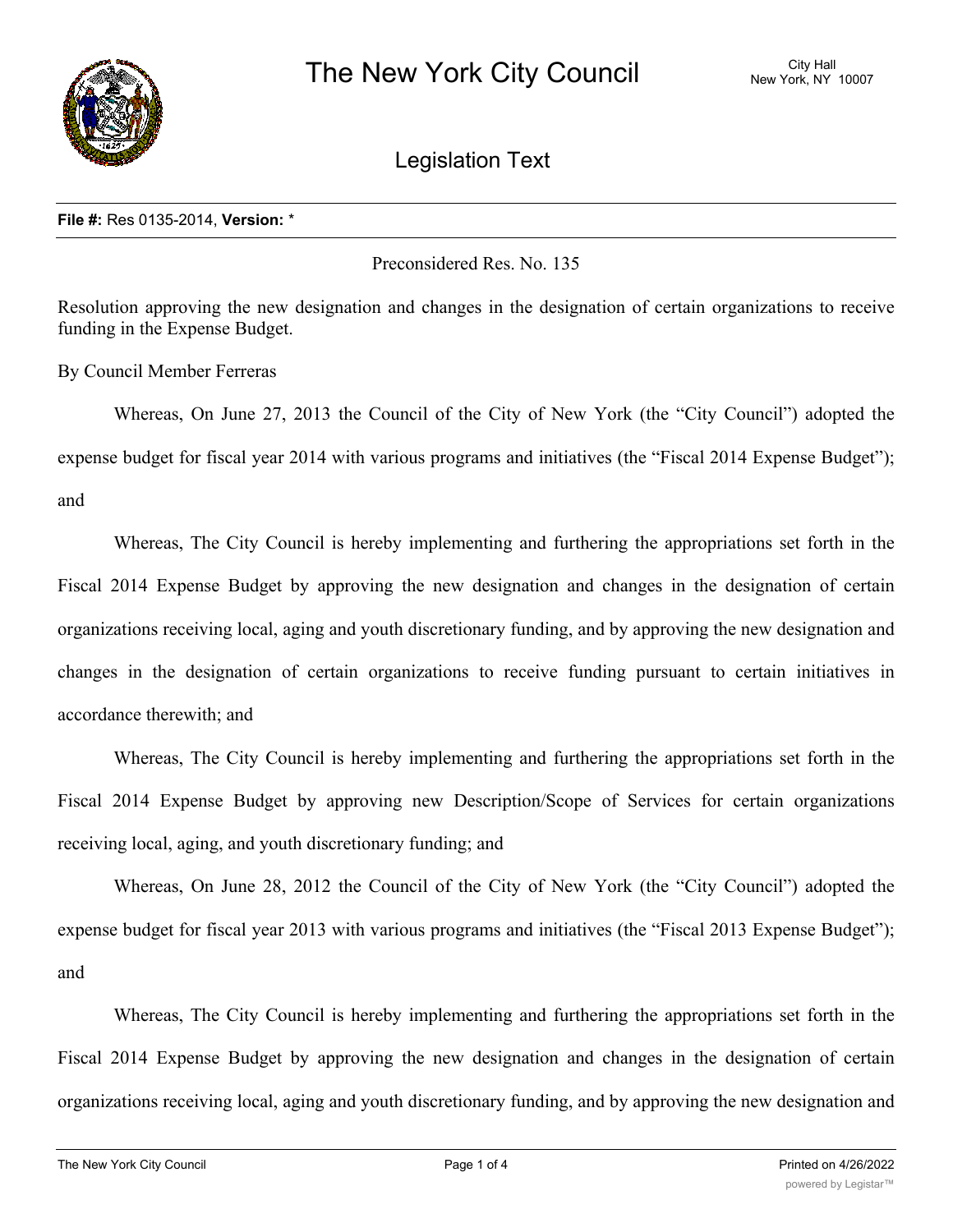changes in the designation of certain organizations to receive funding pursuant to certain initiatives in accordance therewith; and

Whereas, On June 29, 2011 the Council of the City of New York (the "City Council") adopted the expense budget for fiscal year 2014 with various programs and initiatives (the "Fiscal 2012 Expense Budget"); and

Whereas, The City Council is hereby implementing and furthering the appropriations set forth in the Fiscal 2012 Expense Budget by approving the new designation and changes in the designation of certain organizations receiving local, aging and youth discretionary funding, and by approving the new designation and changes in the designation of certain organizations to receive funding pursuant to certain initiatives in accordance therewith; and

Whereas, The City Council is hereby implementing and furthering the appropriations set forth in the Fiscal 2013 Expense Budget by approving new Description/Scope of Services for certain organizations receiving local and aging discretionary funding; now therefore be it

Resolved, That the City Council approves the new designation and changes in the designation of certain organizations receiving local discretionary funding in accordance with the Fiscal 2014 Expense Budget, as set forth in Chart 1; and be it further

Resolved, That the City Council approves the new designation and changes in the designation of certain organizations receiving youth discretionary funding in accordance with the Fiscal 2014 Expense Budget, as set forth in Chart 2; and be it further

Resolved, That the City Council approves the new designation and changes in the designation of certain organizations receiving funding pursuant to the Discretionary Child Care Initiative in accordance with the Fiscal 2014 Expense Budget, as set forth in Chart 3; and be it further

Resolved, That the City Council approves the new designation and changes in the designation of a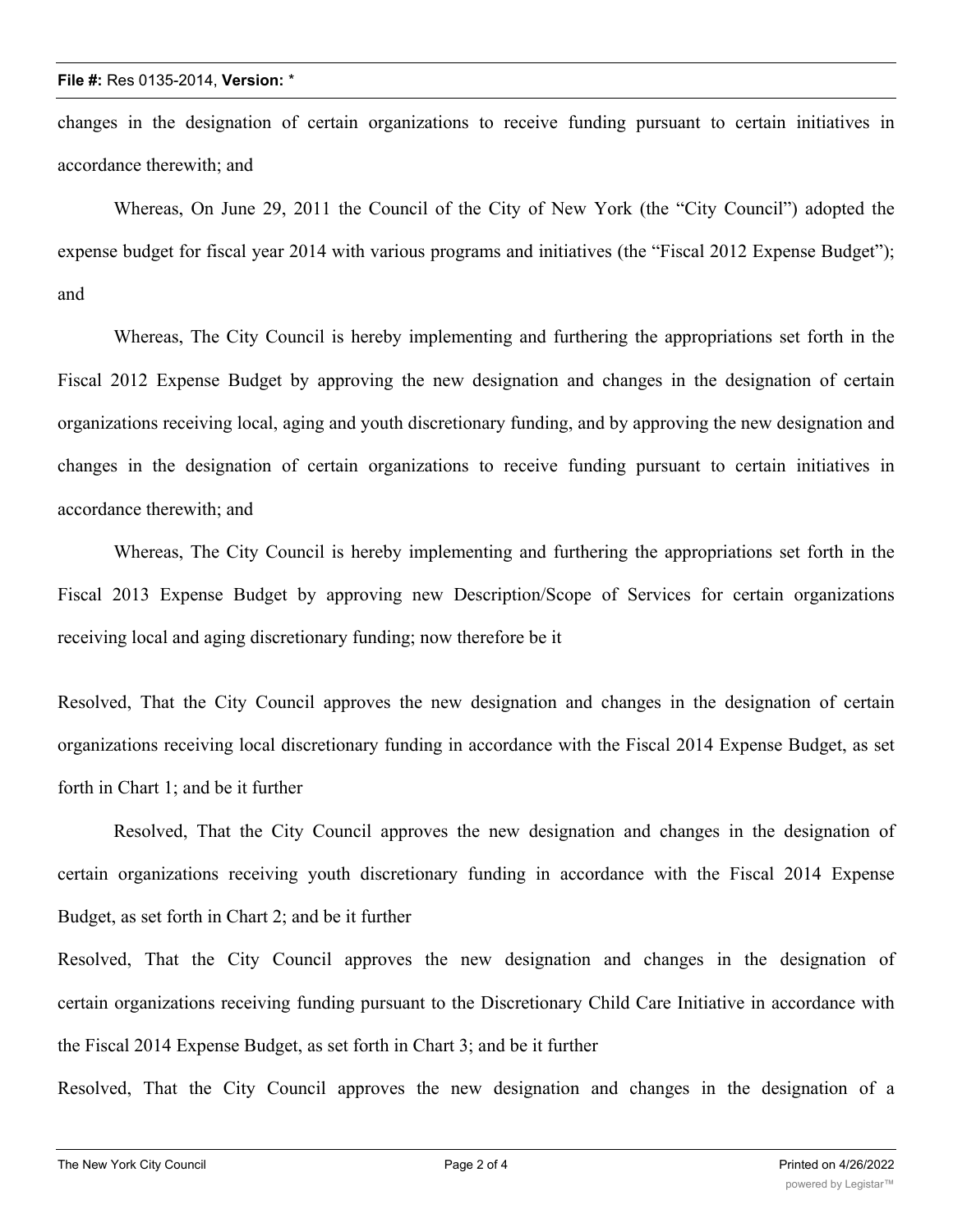## **File #:** Res 0135-2014, **Version:** \*

certain organization receiving funding pursuant to the Cultural After School Adventure Initiative in accordance with the Fiscal 2014 Expense Budget, as set forth in Chart 4; and be it further

Resolved, That the City Council approves the new designation and changes in the designation of a certain receiving funding pursuant to the Adult Literacy Services Initiative in accordance with the Fiscal 2014 Expense Budget, as set forth in Chart 5; and be it further

Resolved, That the City Council approves the new designation and changes in the designation of certain organizations receiving funding pursuant to the Obesity Prevention Initiative in accordance with the Fiscal 2014 Expense Budget, as set forth in Chart 6; and be it further

Resolved, That the City Council approves the new designation and changes in the designation of certain organizations receiving funding pursuant to the Child Care Vouchers Initiative in accordance with the Fiscal 2014 Expense Budget, as set forth in Chart 7; and be it further

Resolved, That the City Council approves the new designation and changes in the designation of certain organizations receiving funding pursuant to the Anti-Gun Violence Initiative/Gun Buy Back Program in accordance with the Fiscal 2014 Expense Budget, as set forth in Chart 8; and be it further

Resolved, That the City Council approves the new designation and changes in the designation of certain organizations receiving funding pursuant to the Mental Hygiene Contracted Services Partial PEG Restoration - Chemical Dependency/ADUPCT in accordance with the Fiscal 2012 Expense Budget, as set forth in Chart 9; and be it further

Resolved, That the City Council approves the new Description/Scope of Services for certain organizations receiving local, aging, and youth discretionary funding in accordance with the Fiscal 2014 Expense Budget, as set forth in Chart 10; and be it further

Resolved, That the City Council approves the new Description/Scope of Services for certain organizations receiving local and aging discretionary funding in accordance with the Fiscal 2013 Expense Budget, as set forth in Chart 11.